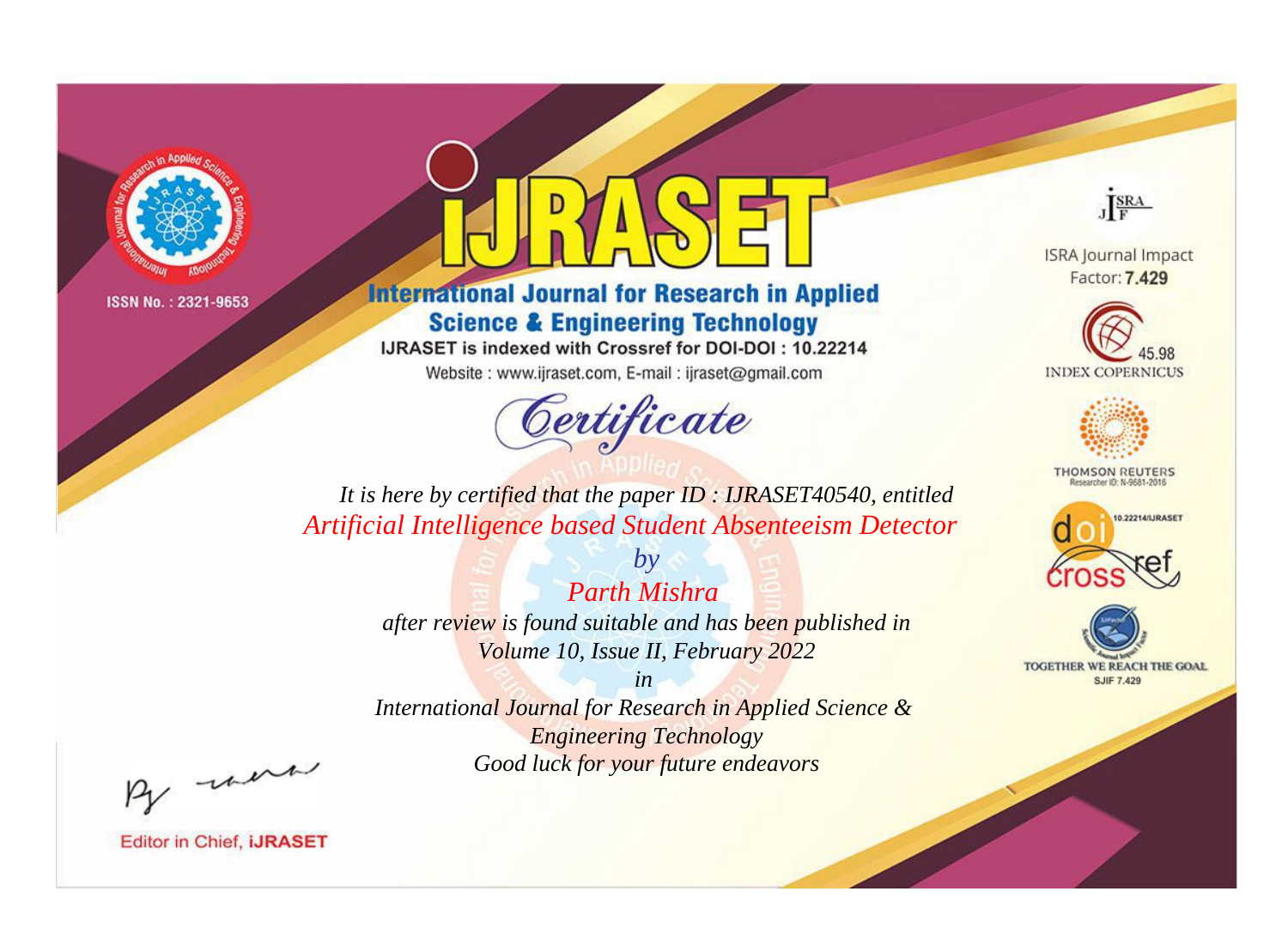



**International Journal for Research in Applied Science & Engineering Technology** 

IJRASET is indexed with Crossref for DOI-DOI: 10.22214

Website: www.ijraset.com, E-mail: ijraset@gmail.com



JERA

**ISRA Journal Impact** Factor: 7.429





**THOMSON REUTERS** 



TOGETHER WE REACH THE GOAL **SJIF 7.429** 

It is here by certified that the paper ID: IJRASET40540, entitled Artificial Intelligence based Student Absenteeism Detector

> $b\nu$ Aakash Shukla after review is found suitable and has been published in Volume 10, Issue II, February 2022

 $in$ International Journal for Research in Applied Science & **Engineering Technology** Good luck for your future endeavors

By morn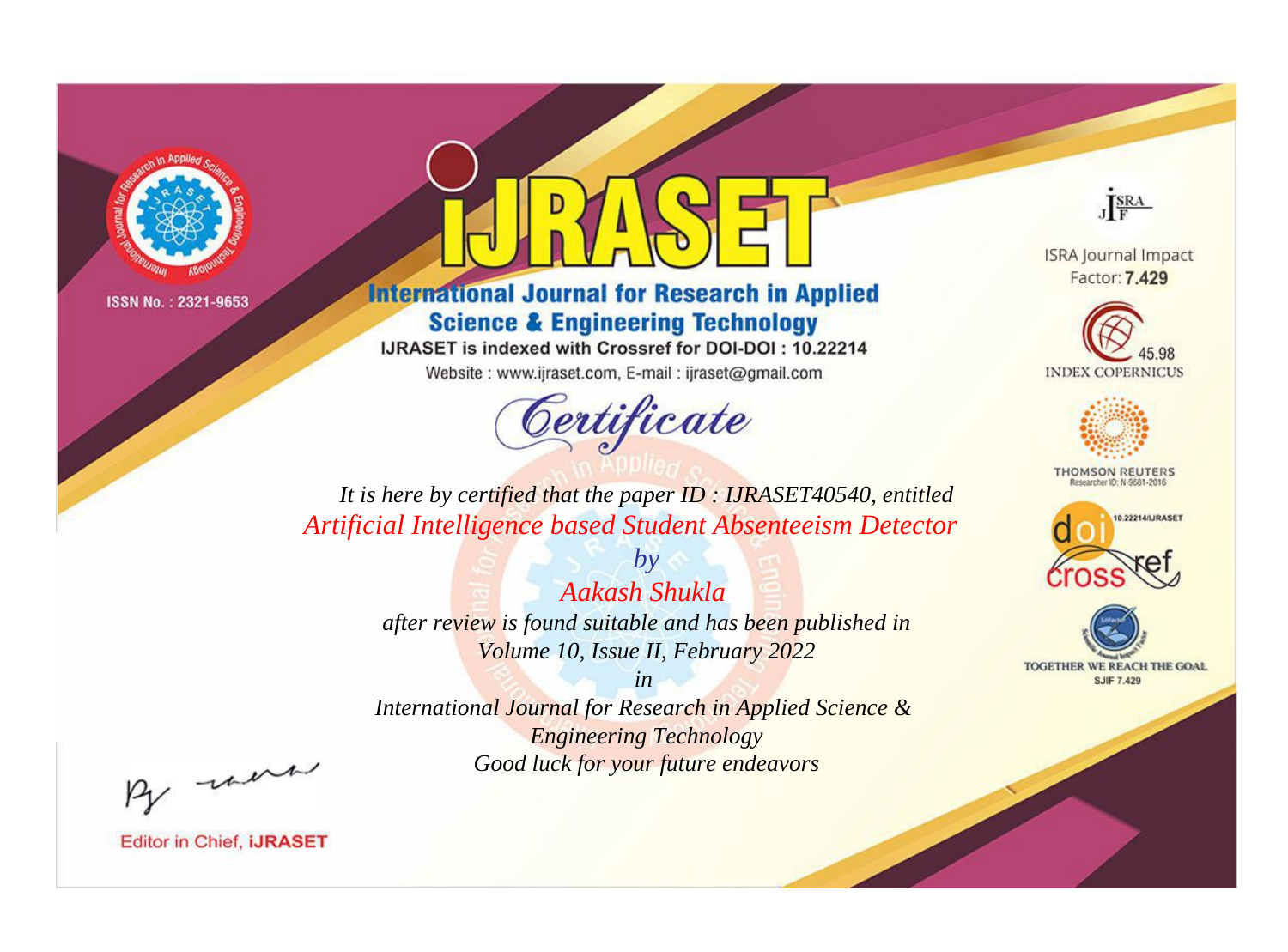



**International Journal for Research in Applied Science & Engineering Technology** 

IJRASET is indexed with Crossref for DOI-DOI: 10.22214

Website: www.ijraset.com, E-mail: ijraset@gmail.com



JERA

**ISRA Journal Impact** Factor: 7.429





**THOMSON REUTERS** 



TOGETHER WE REACH THE GOAL **SJIF 7.429** 

It is here by certified that the paper ID: IJRASET40540, entitled Artificial Intelligence based Student Absenteeism Detector

> $by$ Gagan Chadha after review is found suitable and has been published in Volume 10, Issue II, February 2022

 $in$ International Journal for Research in Applied Science & **Engineering Technology** Good luck for your future endeavors

By morn